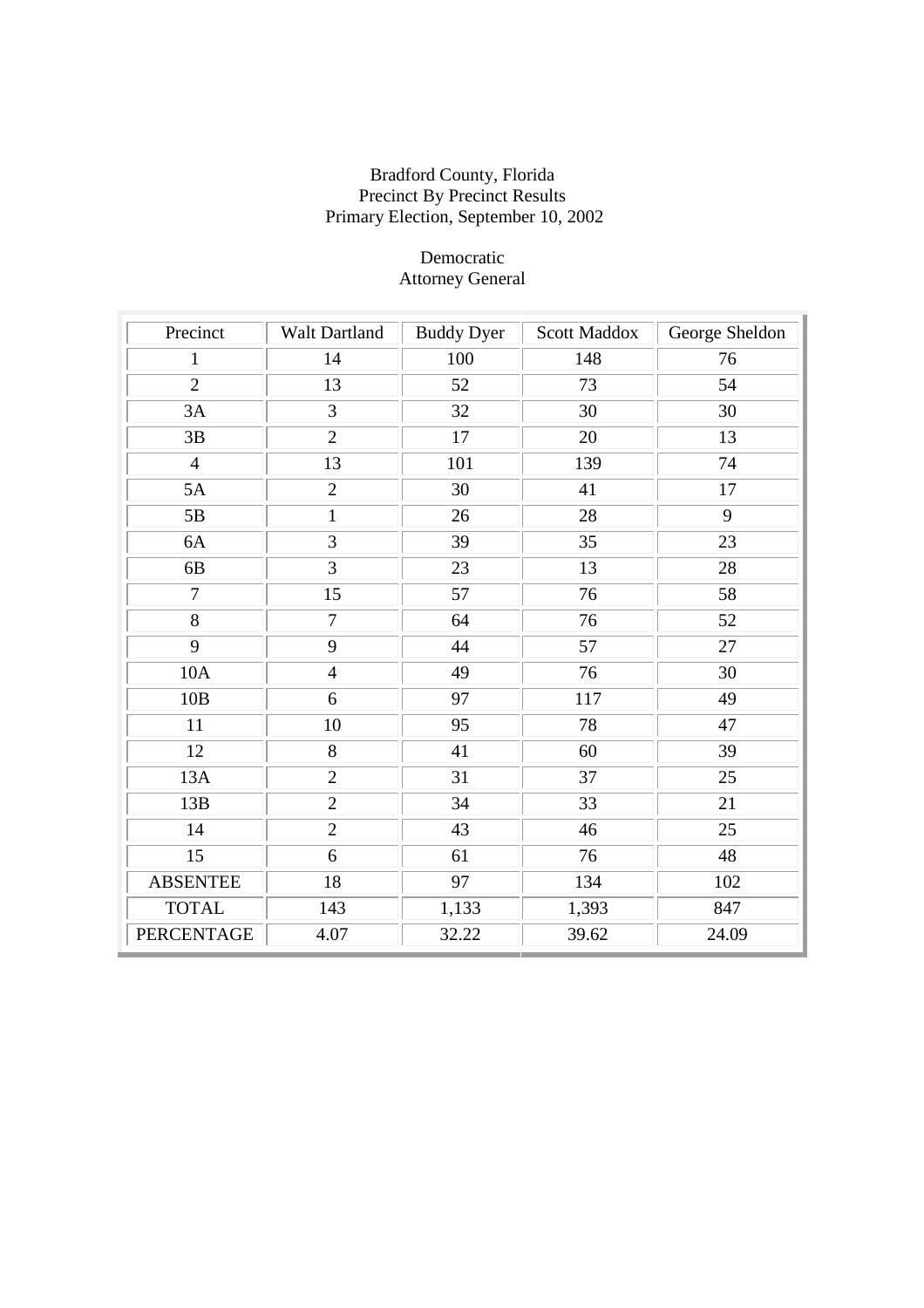#### Democratic County Commissioner District 2

| Precinct        | <b>Emory Eunice</b> | Milton Sumpter, Jr. | Doyle Thomas |
|-----------------|---------------------|---------------------|--------------|
|                 | 191                 | 16                  | 193          |
| 3A              | 31                  |                     | 76           |
| 4               | 63                  | 79                  | 214          |
| 5B              | 20                  |                     | 41           |
| 6A              | 43                  | 12                  | 59           |
| <b>ABSENTEE</b> | 36                  | 10                  | 91           |
| <b>TOTAL</b>    | 384                 | 130                 | 674          |
| PERCENTAGE      | 32.32               | 10.94               | 56.73        |

## Democratic County Commissioner District 4

| Precinct          | John Wayne Hersey | <b>Andrew Timmons</b> |
|-------------------|-------------------|-----------------------|
| 10A               | 176               | 18                    |
| 10B               | 236               |                       |
|                   | 178               |                       |
| <b>ABSENTEE</b>   | 46                |                       |
| <b>TOTAL</b>      | 636               | 156                   |
| <b>PERCENTAGE</b> | 80.30             | 19.70                 |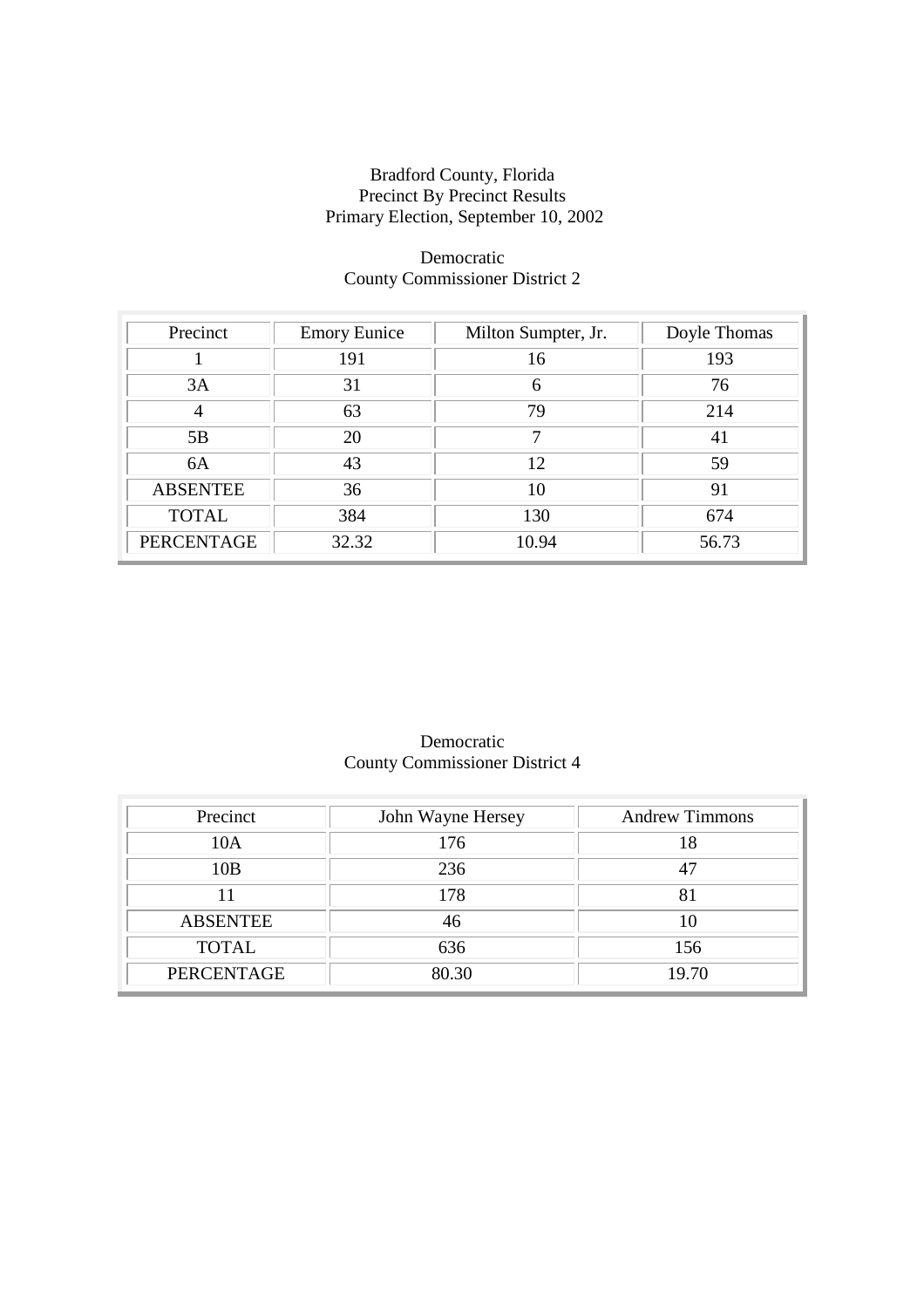## Democratic Commissioner Of Agriculture

| Precinct          | Mary L. Barley | 'Dr. Andy' Michaud | David Nelson |
|-------------------|----------------|--------------------|--------------|
| $\mathbf{1}$      | 78             | 47                 | 208          |
| $\overline{2}$    | 70             | 28                 | 92           |
| 3A                | 20             | $\tau$             | 71           |
| 3B                | 11             | 11                 | 32           |
| $\overline{4}$    | 103            | 42                 | 189          |
| 5A                | 28             | 16                 | 46           |
| 5B                | 12             | 6                  | 46           |
| 6A                | 13             | 15                 | 75           |
| 6B                | 21             | 13                 | 35           |
| $\overline{7}$    | 71             | 30                 | 109          |
| $\overline{8}$    | 55             | 33                 | 112          |
| 9                 | 34             | 24                 | 79           |
| 10A               | 32             | 27                 | 108          |
| 10B               | 113            | 31                 | 122          |
| 11                | 72             | 27                 | 132          |
| 12                | 46             | $26\,$             | 78           |
| 13A               | 25             | 18                 | 55           |
| 13B               | 25             | 11                 | 60           |
| 14                | 35             | 12                 | 67           |
| 15                | 45             | 28                 | 114          |
| <b>ABSENTEE</b>   | 109            | 35                 | 212          |
| <b>TOTAL</b>      | 1,018          | 487                | 2,042        |
| <b>PERCENTAGE</b> | 28.70          | 13.73              | 57.57        |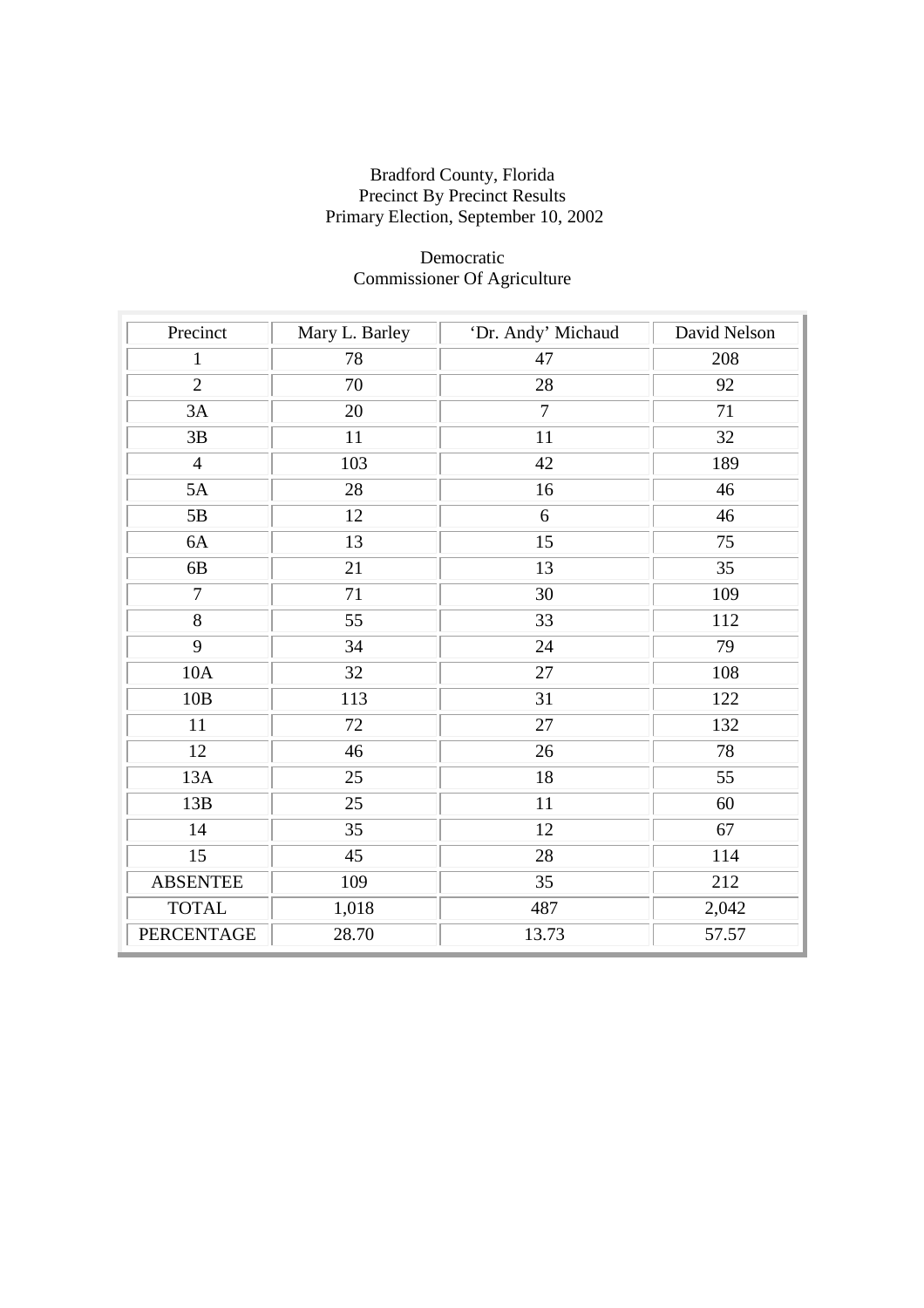## Democratic Governor & Lt. Governor

| Precinct          | Daryl L. Jones | <b>Bill Mcbride</b> | Janet Reno |
|-------------------|----------------|---------------------|------------|
| $\mathbf{1}$      | 47             | 245                 | 82         |
| $\overline{2}$    | 45             | 69                  | 95         |
| 3A                | $18\,$         | 74                  | 16         |
| 3B                | 18             | 24                  | 19         |
| $\overline{4}$    | 52             | 205                 | 85         |
| 5A                | 20             | 58                  | 20         |
| 5B                | 13             | 41                  | 14         |
| 6A                | 18             | 74                  | 18         |
| 6B                | 6              | 59                  | $11\,$     |
| $\overline{7}$    | 42             | 87                  | 86         |
| $\,8\,$           | 31             | 119                 | 66         |
| 9                 | 26             | 83                  | 39         |
| 10A               | 42             | 118                 | 24         |
| 10B               | 38             | 150                 | 104        |
| 11                | 36             | 142                 | 81         |
| 12                | 36             | 71                  | 48         |
| 13A               | 14             | 62                  | $26\,$     |
| 13B               | 19             | 60                  | 18         |
| 14                | 14             | 83                  | 30         |
| 15                | 20             | 137                 | 45         |
| <b>ABSENTEE</b>   | 53             | 230                 | 113        |
| <b>TOTAL</b>      | 608            | 2,191               | 1,040      |
| <b>PERCENTAGE</b> | 15.84          | 57.07               | 27.09      |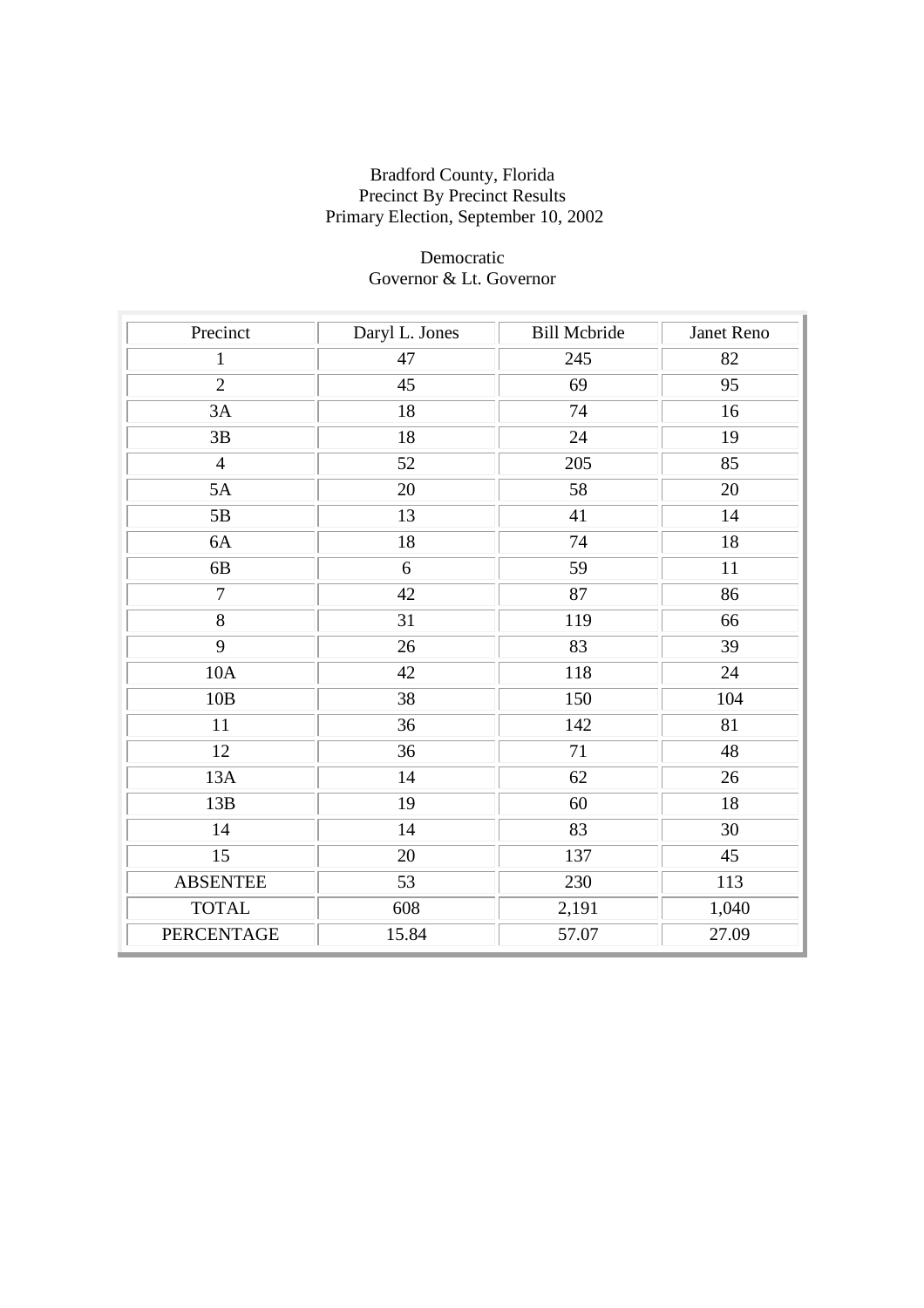## Democratic U.S. Representative, District 6

| Precinct          | David E. Bruderly | James Francis Jude O'neill |
|-------------------|-------------------|----------------------------|
| $\mathbf{1}$      | 166               | 141                        |
| $\overline{2}$    | 96                | 90                         |
| 3A                | 42                | 49                         |
| 3B                | 27                | 22                         |
| $\overline{4}$    | 184               | 125                        |
| 5A                | 40                | 41                         |
| $5\mathrm{B}$     | 39                | 21                         |
| 6A                | 59                | 39                         |
| 6B                | 37                | 22                         |
| $\overline{7}$    | 100               | 107                        |
| 8                 | 97                | 94                         |
| 9                 | 70                | 60                         |
| 10A               | 86                | 61                         |
| 10B               | 144               | 101                        |
| 11                | 122               | 99                         |
| 12                | 71                | 69                         |
| 13A               | 52                | 39                         |
| 13B               | 46                | 43                         |
| 14                | 76                | 37                         |
| 15                | 112               | 65                         |
| <b>ABSENTEE</b>   | 178               | 161                        |
| <b>TOTAL</b>      | 1,844             | 1,486                      |
| <b>PERCENTAGE</b> | 55.38             | 44.62                      |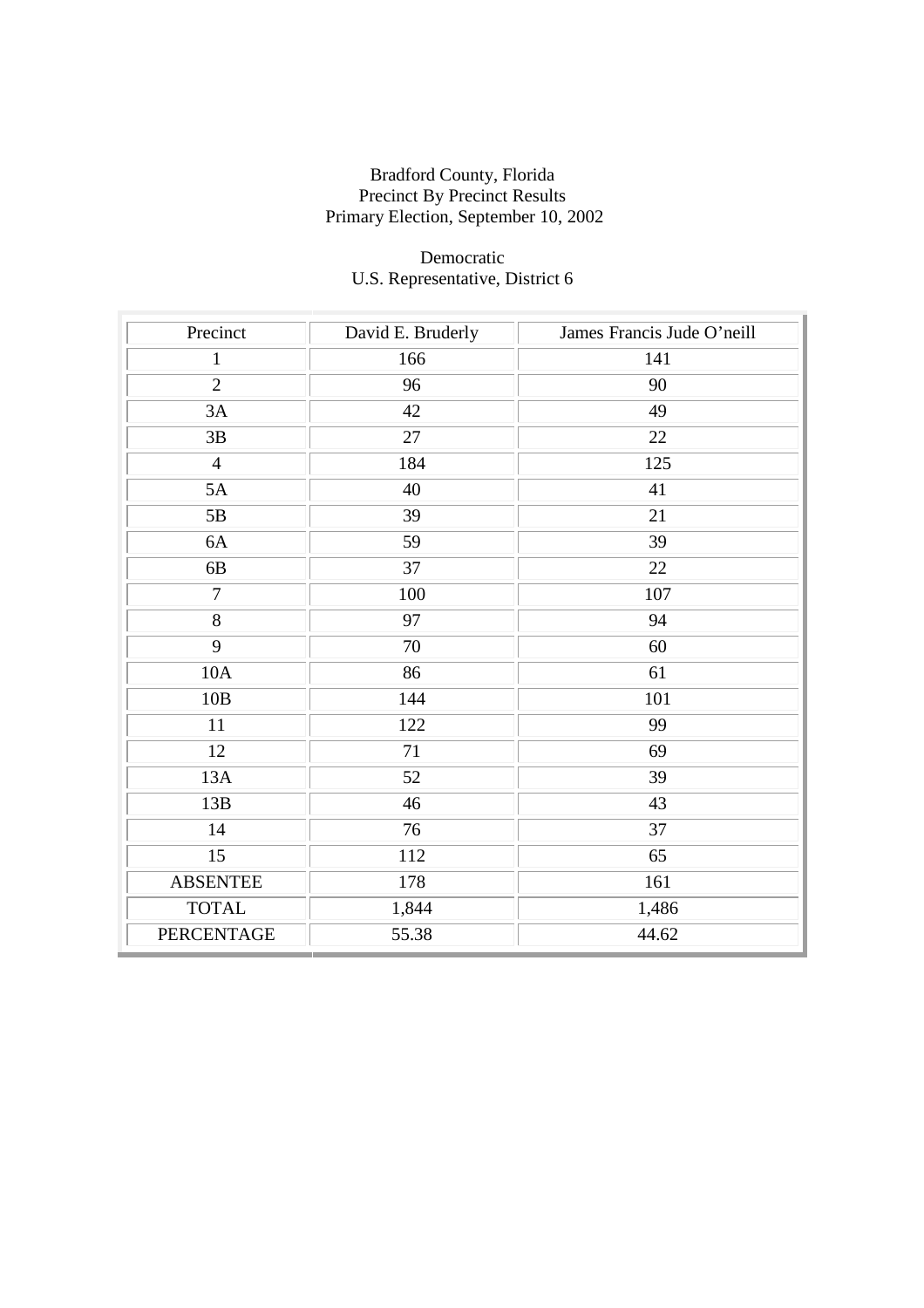## Non-Partisan Circuit Judge, 8th Circuit, Group 2

| Precinct          | Terry Kann | Gil Schaffnit | David A. Glant |
|-------------------|------------|---------------|----------------|
| $\mathbf{1}$      | 152        | 107           | 172            |
| $\overline{2}$    | 72         | 58            | 72             |
| 3A                | 34         | 27            | 70             |
| 3B                | 17         | 23            | 29             |
| $\overline{4}$    | 109        | 100           | 216            |
| 5A                | 35         | 22            | 59             |
| 5B                | 27         | 15            | 33             |
| 6A                | 32         | 23            | 73             |
| 6B                | 14         | 19            | 57             |
| $\overline{7}$    | 78         | 55            | 100            |
| 8                 | 77         | 75            | 143            |
| 9                 | 43         | 40            | 99             |
| 10A               | 55         | 28            | 111            |
| 10B               | 117        | 71            | 191            |
| 11                | 80         | 67            | 139            |
| 12                | 36         | 46            | 104            |
| 13A               | 29         | 29            | 51             |
| 13B               | 43         | 24            | 48             |
| 14                | 32         | 62            | 77             |
| 15                | 76         | 60            | 84             |
| <b>ABSENTEE</b>   | 131        | 155           | 196            |
| <b>TOTAL</b>      | 1,289      | 1,106         | 2,124          |
| <b>PERCENTAGE</b> | 28.52      | 24.47         | 47.00          |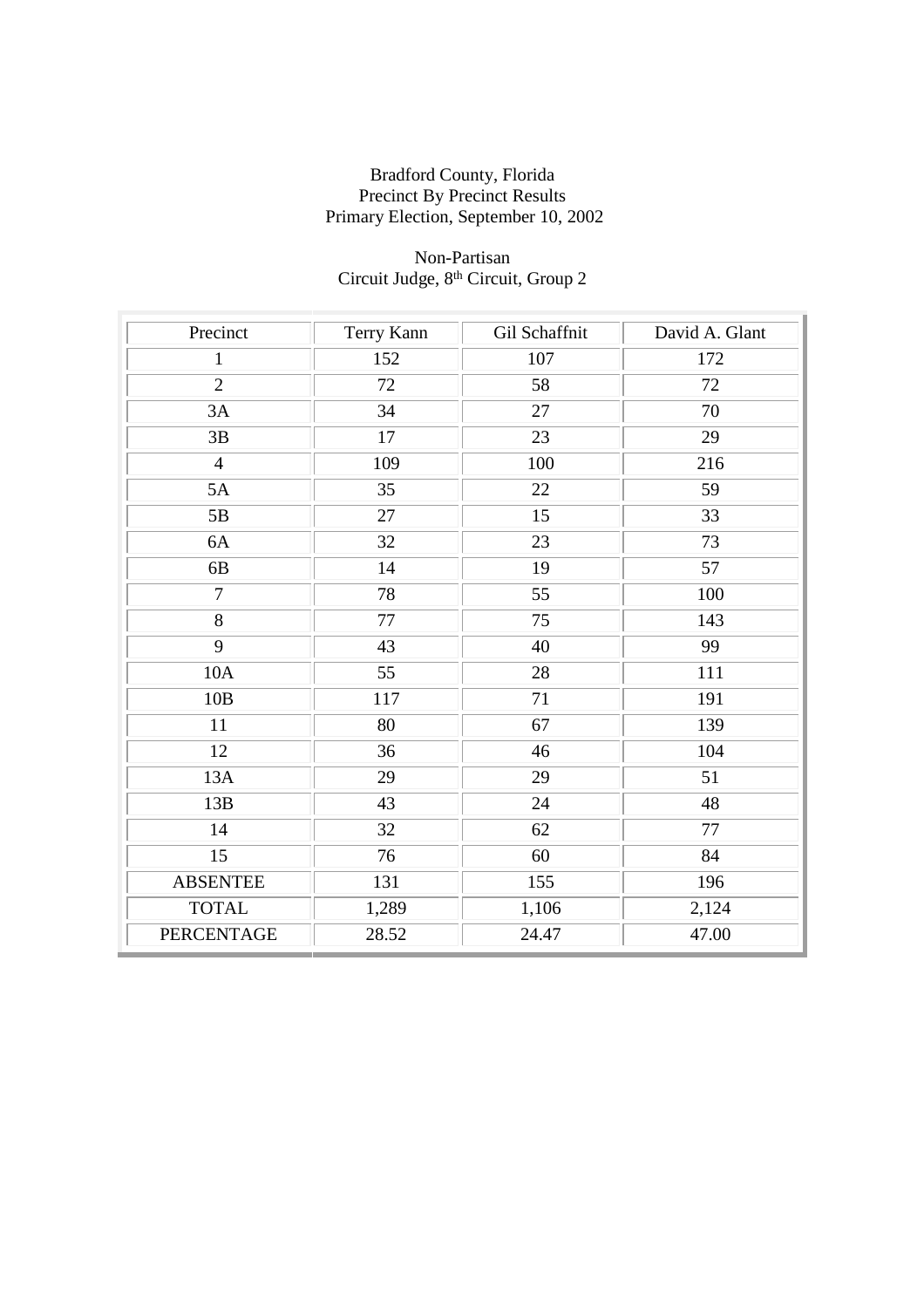#### Non-Partisan School Board Member, District 2

| Precinct          | <b>Bobby Carter</b> | Pam Whittle |
|-------------------|---------------------|-------------|
|                   | 314                 | 170         |
| 3A                | 70                  | 77          |
| 4                 | 208                 | 241         |
| 5B                | 50                  | 30          |
| 6A                | 93                  | 49          |
| <b>ABSENTEE</b>   | 72                  | 93          |
| <b>TOTAL</b>      | 807                 | 660         |
| <b>PERCENTAGE</b> | 55.01               | 44.99       |

## School Board Member, District 5

| Precinct          | Jerome Kelley | James Watson |
|-------------------|---------------|--------------|
| 6 <sub>B</sub>    | 40            | 66           |
| 12                | 95            | 104          |
| 13A               | 49            | 75           |
| 13B               | 38            | 86           |
| 14                | 88            | 98           |
| 15                | 134           | 123          |
| <b>ABSENTEE</b>   | 67            | 44           |
| <b>TOTAL</b>      | 511           | 596          |
| <b>PERCENTAGE</b> | 46.16         | 53.84        |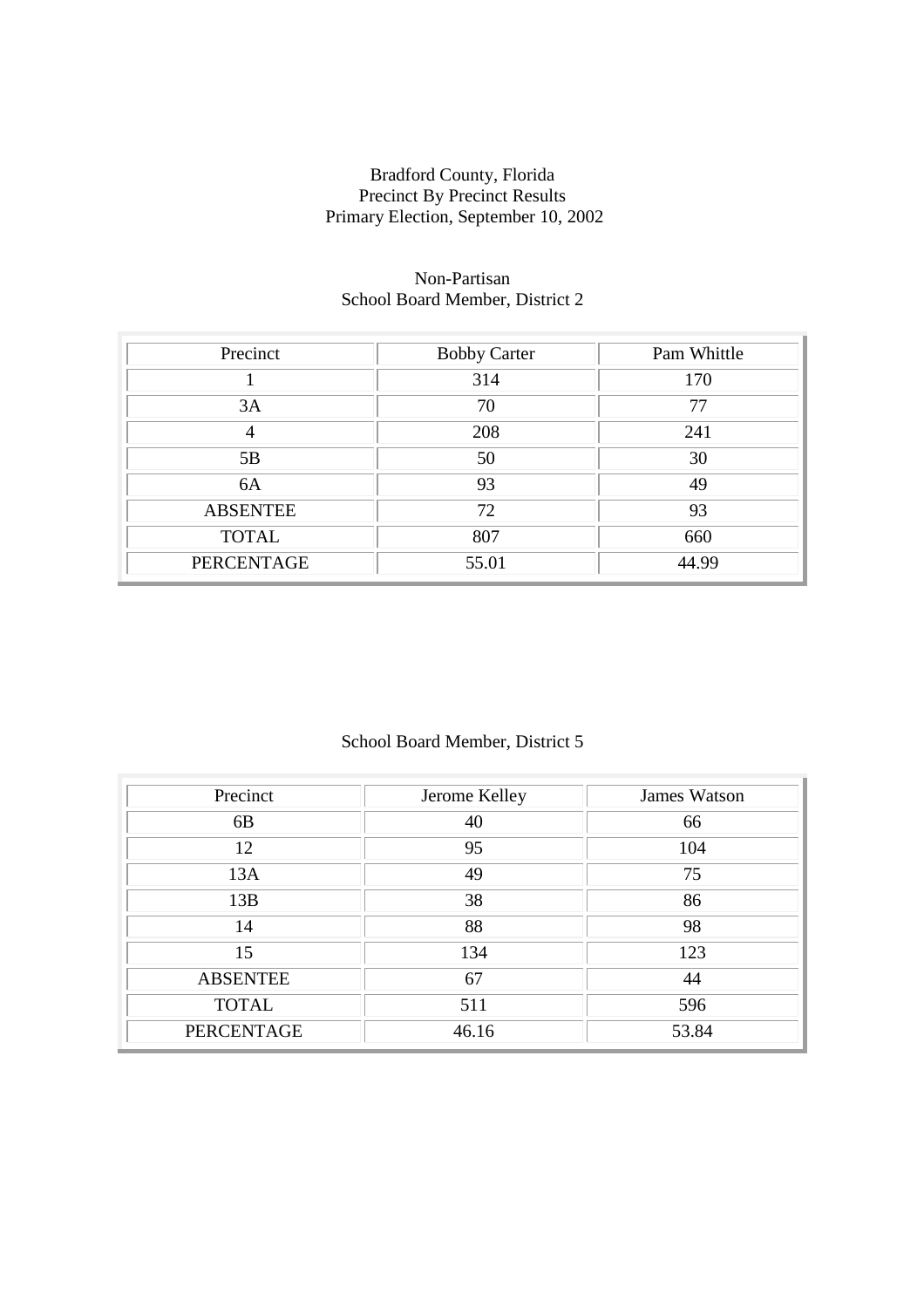## Republican Attorney General

| Precinct          | Locke Burt     | Charlie Crist  | Tom Warner     |
|-------------------|----------------|----------------|----------------|
| $\mathbf{1}$      | 11             | 63             | $10\,$         |
| $\overline{2}$    | $\overline{3}$ | $\overline{7}$ | $\mathbf{1}$   |
| 3A                | $\overline{2}$ | 23             | 5              |
| 3B                | 5              | $\overline{2}$ | $\overline{2}$ |
| $\overline{4}$    | 22             | 67             | 9              |
| 5A                | $\overline{4}$ | 18             | $\overline{7}$ |
| 5B                | $\mathbf{1}$   | $\overline{7}$ | $\overline{2}$ |
| 6A                | 9              | 13             | 3              |
| 6B                | 12             | 10             | $\overline{7}$ |
| $\overline{7}$    | 6              | 12             | $\overline{4}$ |
| 8                 | 20             | 59             | $\overline{7}$ |
| 9                 | $6\,$          | 26             | 8              |
| 10A               | 16             | 19             | 3              |
| 10B               | 28             | 92             | 8              |
| 11                | $8\,$          | 30             | 8              |
| 12                | 6              | 25             | $\overline{7}$ |
| 13A               | $\mathbf{1}$   | 15             | $\overline{5}$ |
| 13B               | $\mathbf{1}$   | 17             | $\overline{5}$ |
| 14                | 10             | 33             | $\overline{8}$ |
| 15                | 8              | 30             | $\overline{4}$ |
| <b>ABSENTEE</b>   | 21             | 48             | 32             |
| <b>TOTAL</b>      | 200            | 616            | 145            |
| <b>PERCENTAGE</b> | 20.81          | 64.10          | 15.09          |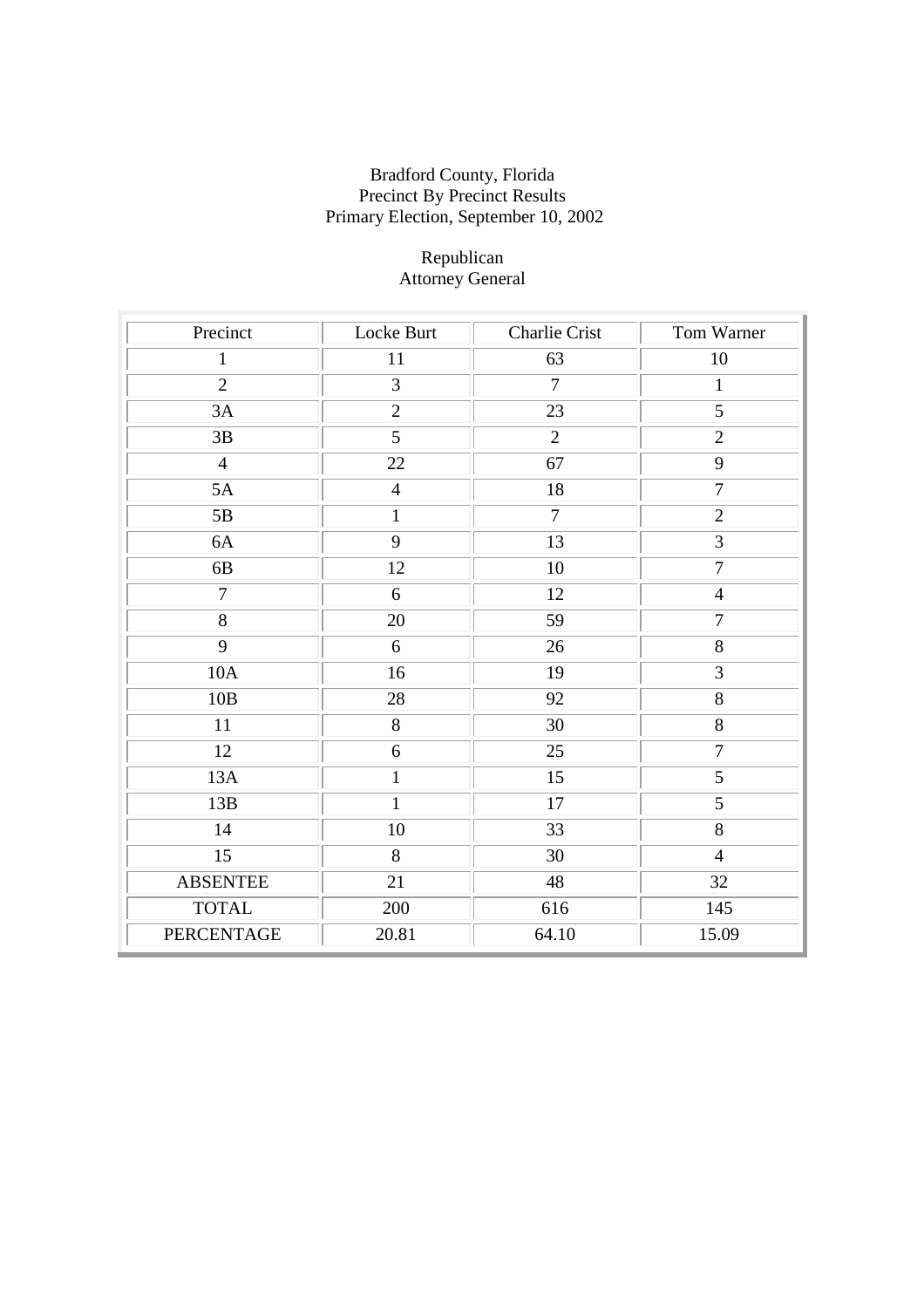## Voter Turnout

## Democratic

| Precinct        | <b>Total Registered</b> | <b>Total Voted</b> |
|-----------------|-------------------------|--------------------|
| $\mathbf{1}$    | 894                     | 402                |
| $\overline{2}$  | 519                     | 212                |
| 3A              | 251                     | 113                |
| 3B              | 219                     | 62                 |
| $\overline{4}$  | 911                     | 360                |
| 5A              | 265                     | 98                 |
| 5B              | 158                     | $70\,$             |
| 6A              | 224                     | 114                |
| 6B              | 188                     | 78                 |
| $\overline{7}$  | 674                     | 217                |
| 8               | 674                     | 217                |
| 9               | 520                     | 152                |
| 10A             | 409                     | 199                |
| 10B             | 689                     | 299                |
| 11              | 689                     | 265                |
| 12              | 502                     | 160                |
| 13A             | 258                     | 103                |
| 13B             | 272                     | 99                 |
| 14              | 372                     | 128                |
| 15              | 409                     | 212                |
| <b>ABSENTEE</b> |                         | 426                |
| <b>TOTALS</b>   | 9,097                   | 3,986              |
| PERCENTAGE      |                         | 43.82%             |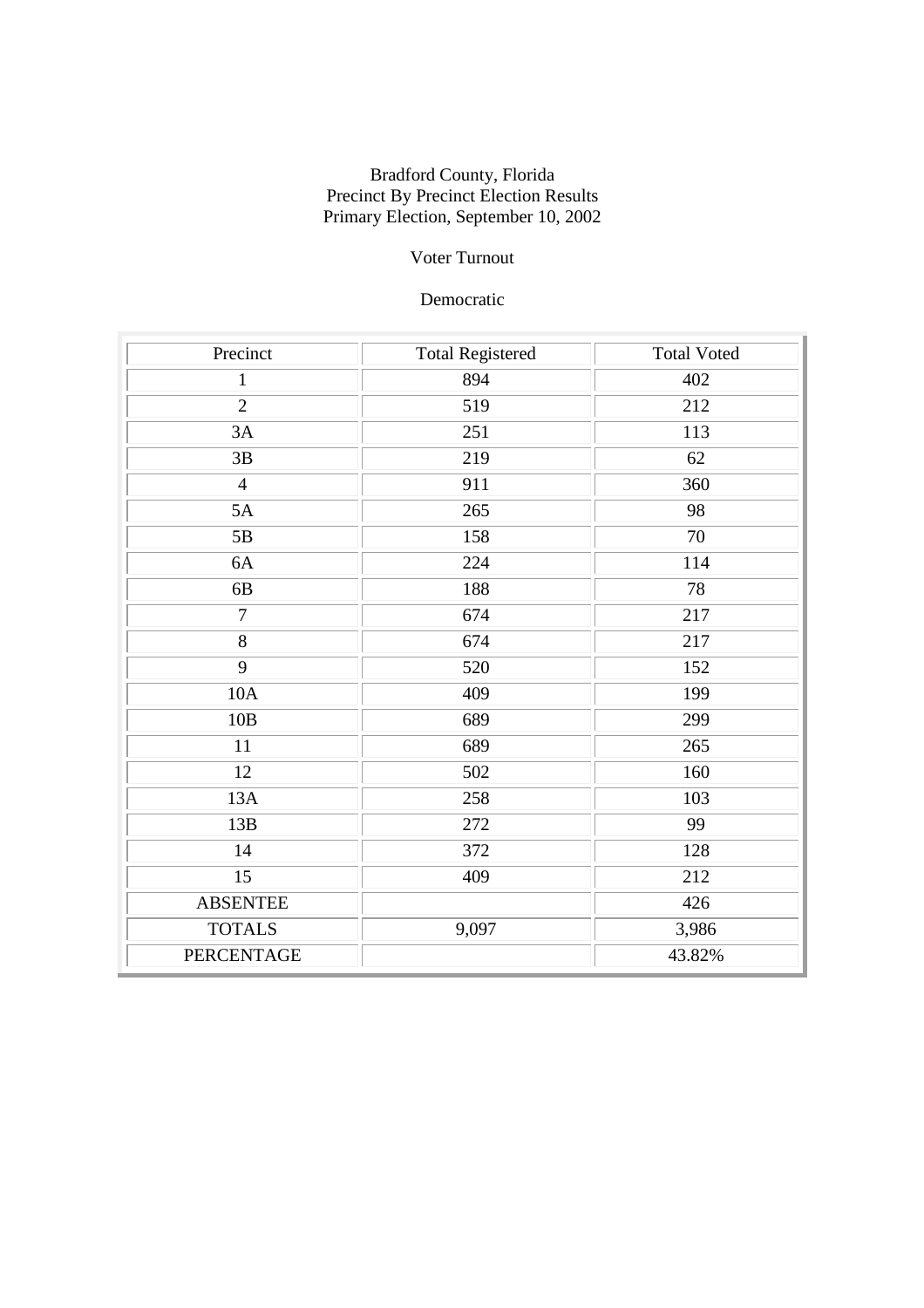## Voter Turnout

# Republican

| Precinct          | <b>Total Registered</b> | <b>Total Voted</b> |
|-------------------|-------------------------|--------------------|
| $\mathbf{1}$      | 339                     | 86                 |
| $\overline{2}$    | 85                      | $11\,$             |
| 3A                | 86                      | 31                 |
| $3\mathrm{B}$     | 66                      | 9                  |
| $\overline{4}$    | 260                     | 98                 |
| 5A                | 96                      | 29                 |
| 5B                | 53                      | 10                 |
| 6A                | 75                      | $27\,$             |
| 6B                | 76                      | 29                 |
| $\overline{7}$    | 90                      | 23                 |
| $8\,$             | 321                     | 86                 |
| 9                 | 168                     | 40                 |
| 10A               | 200                     | 41                 |
| 10B               | 584                     | 131                |
| 11                | 237                     | 47                 |
| 12                | 157                     | 38                 |
| 13A               | 99                      | $\overline{21}$    |
| 13B               | 108                     | 23                 |
| 14                | 180                     | 54                 |
| 15                | 126                     | 44                 |
| <b>ABSENTEE</b>   |                         | 102                |
| <b>TOTALS</b>     | 3,406                   | 980                |
| <b>PERCENTAGE</b> |                         | 28.77%             |